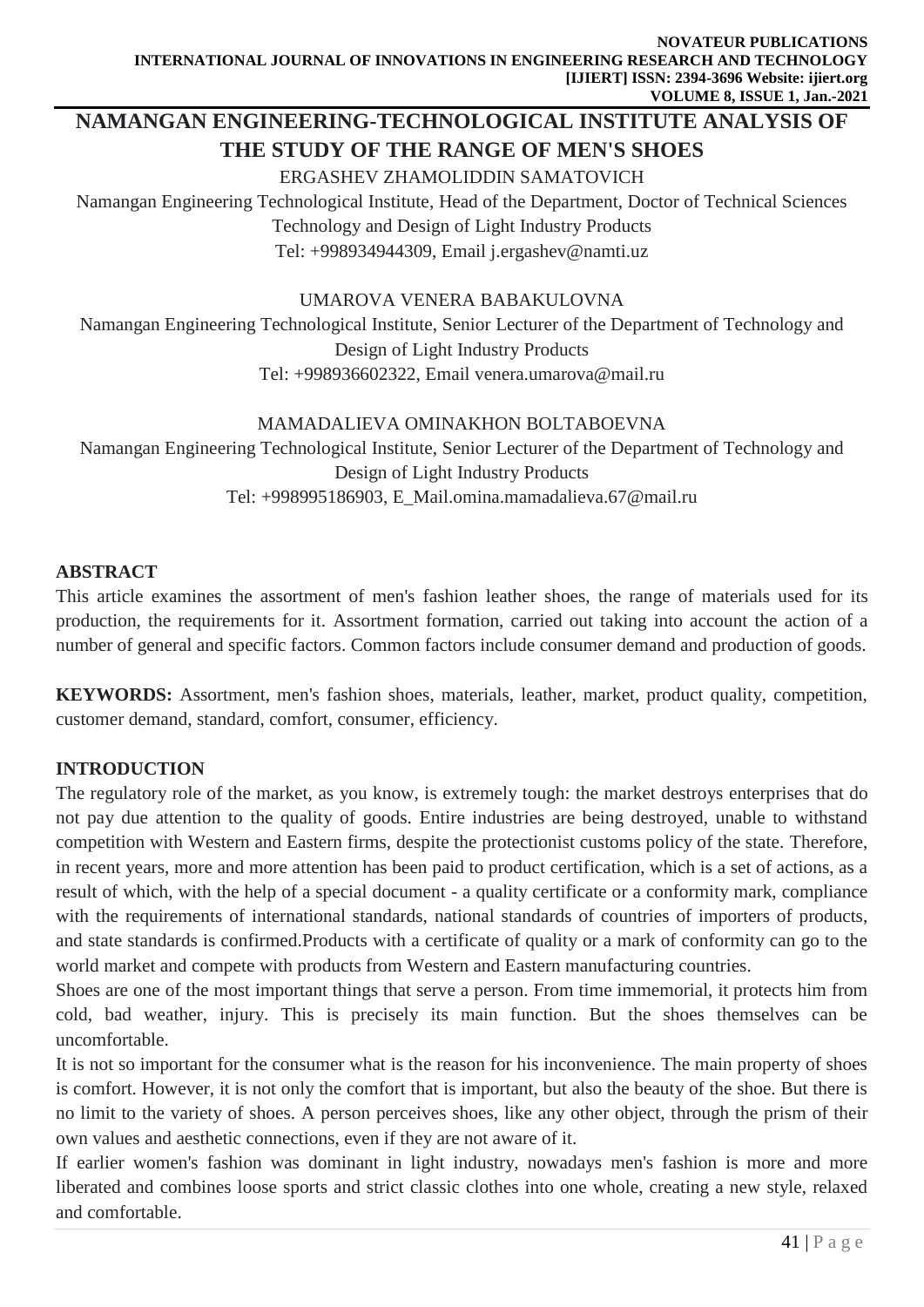#### **NOVATEUR PUBLICATIONS INTERNATIONAL JOURNAL OF INNOVATIONS IN ENGINEERING RESEARCH AND TECHNOLOGY [IJIERT] ISSN: 2394-3696 Website: ijiert.org VOLUME 8, ISSUE 1, Jan.-2021**

There are different types of footwear designed to be worn in different conditions. But there are properties that should be inherent in all types of footwear, for example, hygienic, properties of strength, safety. These and other properties will be further discussed and described in the work.

In recent years, the base of the footwear industry has expanded significantly. Along with natural leathers, various artificial and synthetic materials are used in the manufacture of footwear, which help to improve the quality of products and increase the terms of their wear.

Significant progress has been achieved in the improvement and development of a new technology for the production of footwear and footwear materials, automatic and semi-automatic lines have been introduced, the duration of the tanning process has been greatly reduced, new types of tanning agents have been used, and new methods have been developed for refining the front surface of leather. The assortment has expanded and the quality of footwear and footwear materials has improved.

The assortment of shoes is a collection of their types, varieties, combined or combined according to a certain characteristic. The main grouping signs are raw materials, production and consumer. Assortment formation is a complex process that takes into account the action of a number of general and specific factors. Common factors include consumer demand and production of goods.

Consumer demand acts as the main factor influencing the formation of the assortment, which in turn is aimed at maximizing the satisfaction of the population's demand and at the same time actively influencing the demand towards its expansion.

The composition of the optimal assortment of goods is dictated by marketing decisions. One of the types of marketing research is a questionnaire survey. To collect the necessary information to identify the characteristics of shoe consumption by various groups of the population, special questionnaires are being developed.

The range of men's fashion shoes is constantly updated under the influence of changes in the needs of the population and their way of life, the development of scientific and technological progress, and the growth of effective demand. In commodity science, there are three types of assortment of men's fashion shoes: commercial, industrial and commercial.

The industrial range is illustrated in industry catalogs, demonstrated as samples at purchasing fairs and listed in specifications.

The assortment of goods is the actual set of shoes offered to customers in a store, base or warehouse at the time of its sale. The product range is characterized by the structure, breadth, depth and completeness of the range, as well as the degree of renewal and efficiency.

Brief description of the specific assortment of model footwear. Ankle boots are a type of boots with high ankle boots. Ankle boots are high boots that replace boots. A feature of their design is the presence of a deaf or semi-deaf valve, which is a kind of tongue, sewn along the entire length to the wings of the sides.

Boots are characterized by the fact that they completely cover the back of the foot, the upper edge of the bunks must be located above the ankle. They can be smooth cut, with trim or compound cut with elastic bands, combined with leather or artificial leather. Produced from chrome leather - chevro, calf, outgrowth, velor, patent leather, as well as suede. The sole is mostly leather, made of leather rubber or rubber.

Low shoes differ from boots in that the ankle boots cover the entire back of the foot to the level of the ankles; they are fixed on the leg with the help of laces, buckles, etc. Low shoes are produced smooth, combined with leather, on the outsole made of porous rubber, adhesive, rantogly fastening methods and hot vulcanization method.

Low shoes differ from boots in that the ankle boots cover the entire back of the foot to the level of the ankles; they are fixed on the leg with the help of laces, buckles, etc. Low shoes are produced smooth, combined with leather, on the outsole made of porous rubber, adhesive, rantogly fastening methods and hot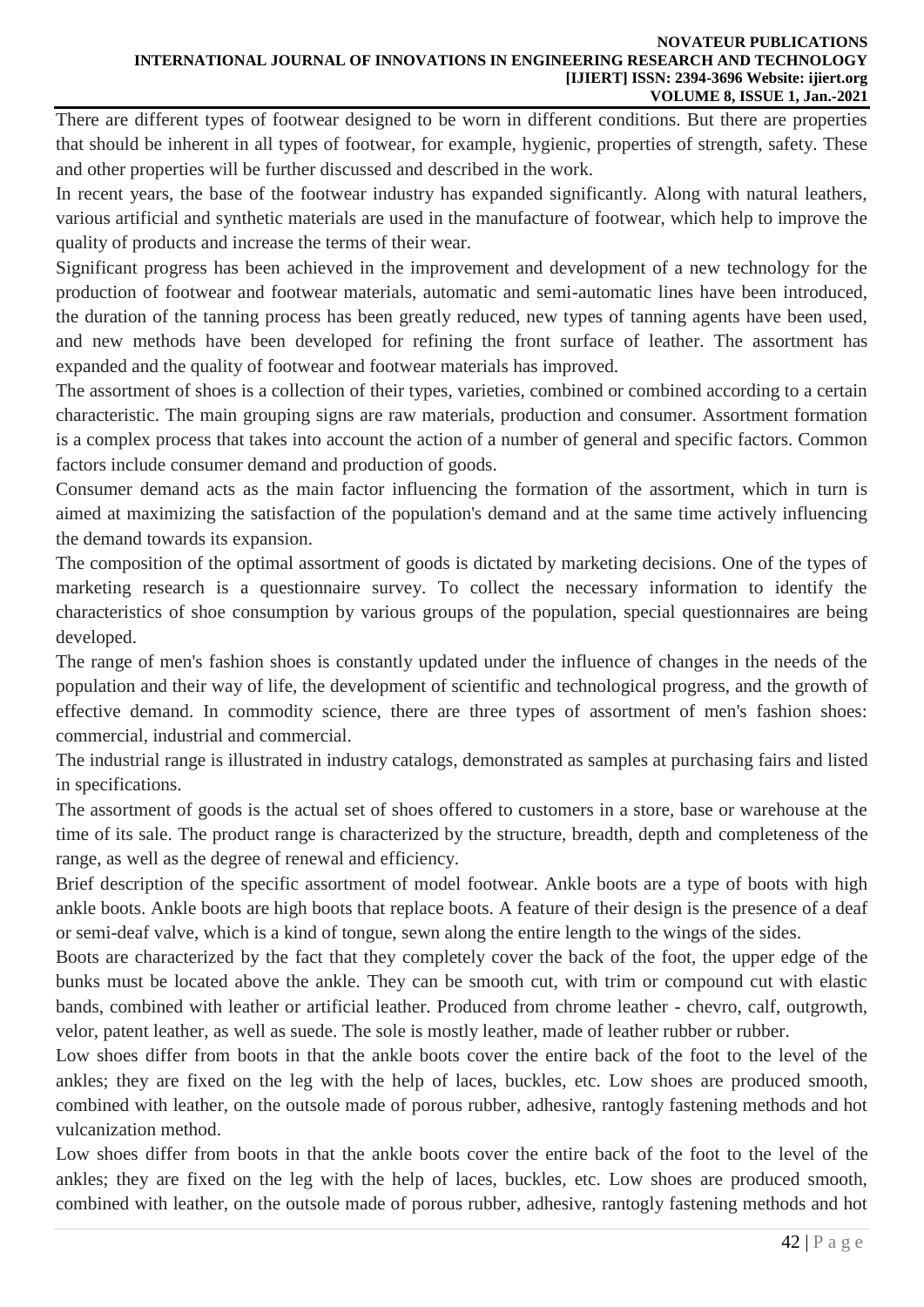vulcanization method.

Sandals are lightweight shoes such as low shoes or shoes. Held on the leg with a buckle strap. Produced from calyx, outgrowth, and half-leather.

Each consumer needs footwear that matches the foot in shape and size. In mass production, it is important not only to make types and varieties of shoes, but also to take into account the quantitative needs of each number and completeness in order to avoid an excess of some numbers and a lack of others. The needs for numbers and completeness of shoes are determined by the method of constructing a size-full range.

The size-fullness assortment is usually called the percentage of each size and each fullness per 100 pairs of shoes. For leather shoes, a dimensional (percentage of shoes of different numbers) and full (percentage of shoes of different sizes) assortments are established, and for rubber and felted - only a size assortment.

The basis for constructing the size-full range of footwear is based on the results of mass measurements of the feet of the population. As a result of the measurement, it was found that the average length of the feet of adult men and women is expressed by a more or less constant value, characteristic for each region of the country.

The size assortment for leather footwear for the male population should correspond to the normal distribution of feet according to the sizes, according to which medium-sized shoes (numbers) are produced in larger quantities than other sizes. Since it is rather difficult to establish an assortment according to curves and a normal distribution formula, so-called standard size tables have been developed for calculation purposes.

The practical height assortment of men's model leather shoes differs from the strict normal distribution of feet: shoes of small numbers are produced in larger quantities than large numbers. This is due to the use of men's shoes of small numbers for teenage children.

The full range of footwear is part of the full size range. It is based on the dependence and close relationship between a long foot and its fullness measurements (width and girth) and is of a dual nature, which necessitates the production of shoes of different sizes, and allows you to reduce the number of fullness to two or three, and in some cases limit the production of shoes to one fullness.

In accordance with the requirements of the standards, men's shoes of each type should be produced in three heights, and children's shoes in two. It is believed that the production of leather footwear in three heights with an interval of 8 mm in circumference provides the adult population with rational footwear by 81.6%, including shoes of narrow width - by 23.4%, medium - by 34.8%, and wide - by 23.4%. The remaining 18.4% of adults will not have comfortable shoes, which makes it necessary to amend the full assortment or compensate for the demand for completeness by producing shoes of different styles.

In a number of cases, it is proposed to change the ratio of fullness, depending on the state of fashion, for narrowed, medium and extended styles of shoes.

Determination of the size of the feet.

Dimensional signs and areas of maximum pressure are determined on special devices and using flexible metric tapes according to standard methods. As a rule, the right foot is measured in one position, when the body load falls on both legs with a distance between the feet equal to 20 cm, according to standard measurement areas: foot girth, oblique take-off, ankle boots, calf, girth under the knee. The length of the foot is determined by measuring the distance from the most prominent point of the heel to the furthest point on the toes. The data is taken into account when determining the number of the block and the length of its track in metric, bulk and English numbering systems.

Metric numbering system - shoe number and shoe size are equal to the length of the foot, expressed in mm, with an interval between adjacent sizes, numbers equal to 5 mm, i.e. the actual length of the footprint or